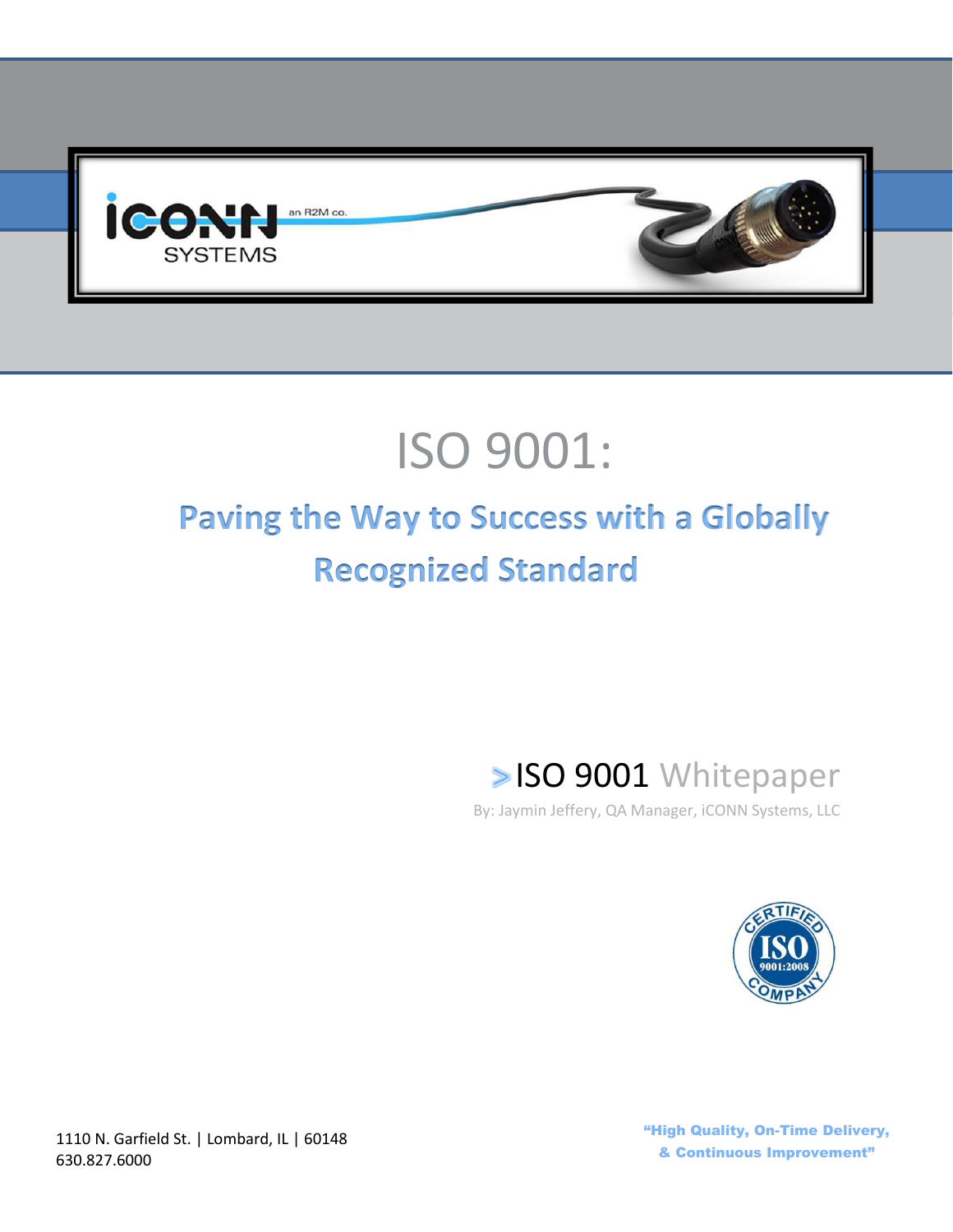#### **Introduction**

Establishing standards and processes that become proven methods utilized across all business types and locations are a challenging task. This study shows that ISO has successfully done this through the implementation of ISO 9001 and the advantages that organizations achieve through certification. Certified organizations see many benefits to the implementation of ISO 9001 which brings customers a higher quality product and focus on customer value. The standard also helps businesses to achieve improved processes and efficiencies where employees are focused on aligned goals.

#### ISO 9001: Setting Industry Standards

Year after year, businesses set benchmarks in order to compare their business processes and performance metrics against industries best practices. In order to improve processes and performance, business models are put into place in efforts for businesses to strive towards meeting their corporate objectives. While there are many failed business models through the course of history, there are few that have been adopted as globally

recognized business standards. One of the most familiar sets or families of globally recognized quality standards was developed by the International Organization for Standardization (ISO) in 1987, ISO 9000. Of the ISO 9000 standards, ISO 9001 was established to define the requirements of a quality management system. ISO 9001 is a generic standard with practices that can be applied to any organization and is the

International Standard for Quality Management Systems (QMS). Although ISO 9001 is not a business requirement, it is the only standard amongst the ISO 9000 grouping that offers businesses the opportunity to become certified. Today, there are more than one million organizations spanning 180 countries that have adopted the principles and achieved certification to the ISO 9001 requirements.

#### Edward Deming and ISO 9001 comparison

Contributing to the success of ISO 9001 is that it embodies the work of statistician and Professor Edward Deming's System of Profound Knowledge and 14 Points for Management. Deming is often regarded as the leading quality guru within the United States and seen as the father of Japanese manufacturing. In Deming's book *Quality, Productivity, and Competitive Position* (later renamed *Out of the Crisis*) he defines a theory of management

that would vastly improve the state of manufacturing, specifically within the United States. Deming's 14 Points for Management include: Consistency of purpose, adopt the new philosophy (everyone wins), cease dependence on inspection, don't buy on price tag alone, continuous improvement, emphasis on training, develop managers into leaders, drive out fear, break down barriers, eliminate slogans, eliminate production targets, remove

barriers thus increasing joy in work, invest in education, and involve everyone within the workplace. These 14 Points for Management, while conceivably unintended, are embedded within the ISO 9001 standard. Like Japanese manufactures who embraced Deming's 14 Points of Management experienced many benefits, similar results or benefits can be achieved through implementation and certification of the ISO 9001 standard.

> **Visit our website to find out more on the latest products and knowledge base**

> > [www.iconnsystems.com](http://www.iconnsystems.com/)